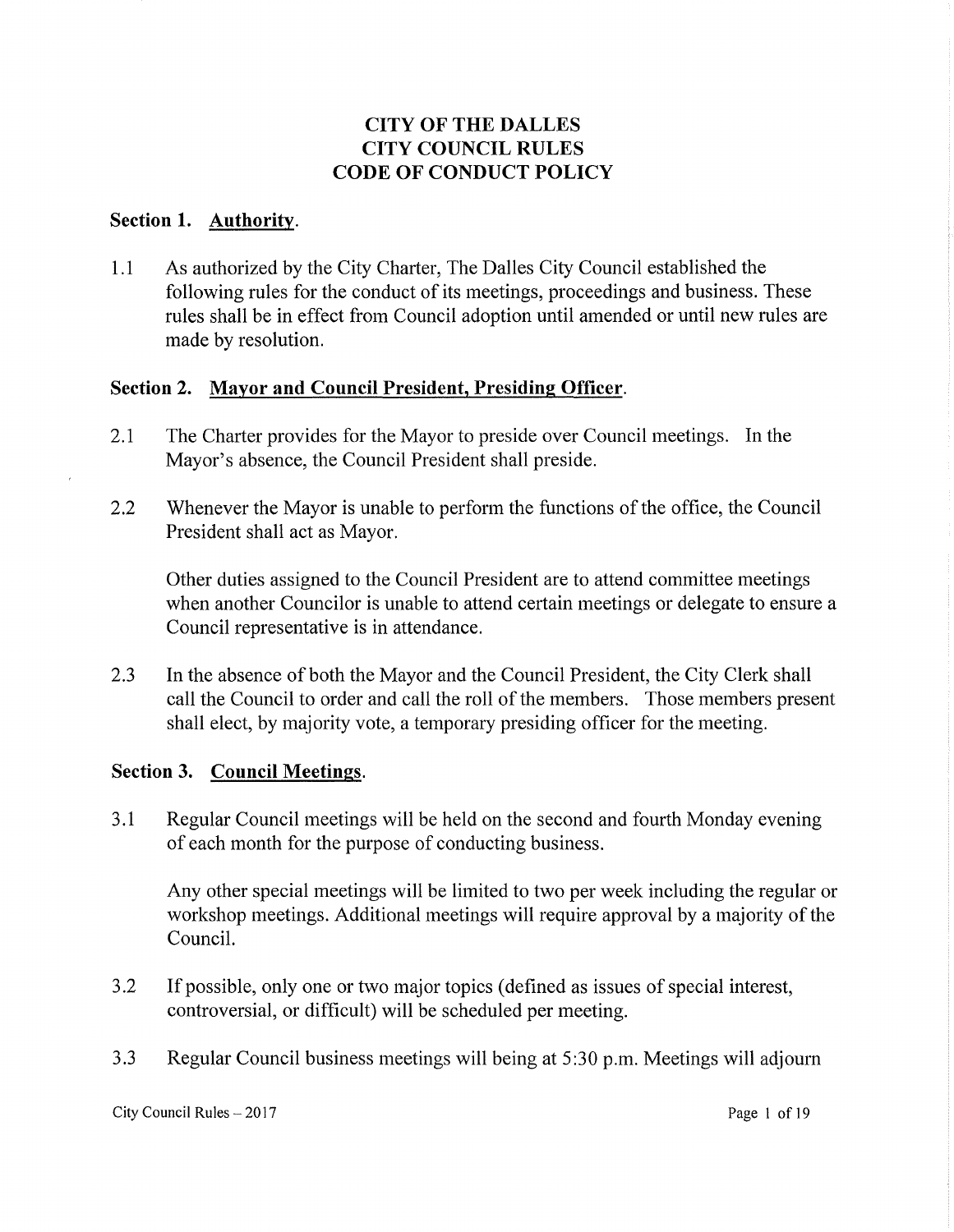within three hours of the beginning of the meeting. In order for any meeting to continue past the normal adjournment time, a majority of the Council must agree.

- 3 .4 Special meetings will be topic centered.
- 3 .5 Citizen comments will be scheduled for all regular Council meetings that are open to the public. The Presiding Officer will state the ground rules at the start of each meeting. The Presiding Officer has the flexibility to extend or shorten the time limit on citizen comments.

The Presiding Officer will state the public hearing procedures before each hearing.

- 3 .6 Staff/consultants will provide brief input and respond to questions.
- 3.7 Citizen and community group sign-in forms will be available at each meeting.
- 3.8 The City Clerk will keep an account of all proceedings of the Council in accordance with the statutory requirements constituting the official record of the Council.

Only Councilors or the City Clerk have the authority to make revisions to the minutes subject to a majority vote of the Council. If a citizen wishes to suggest a modification or revision, the request must be made through the Mayor, a Councilor, or the City Clerk.

- 3.9 Types of Meetings:
	- ( 1) Regular the Charter provides for regular meetings at least once each month at a location within the City boundaries.
	- (2) Special any Council meeting other than the regular Council meeting. Notice shall be given at least 24 hours in advance. A special meeting may be scheduled by the Mayor or at the request of three Councilors.
	- (3) Emergency a special meeting that is called with no more than 24 hours notice or less than 3 hours notice. The minutes need to state the nature of the emergency. Emergency meetings may be held by consent of a majority of Councilors.
	- ( 4) Executive ( closed) a special session that is closed except to the Council,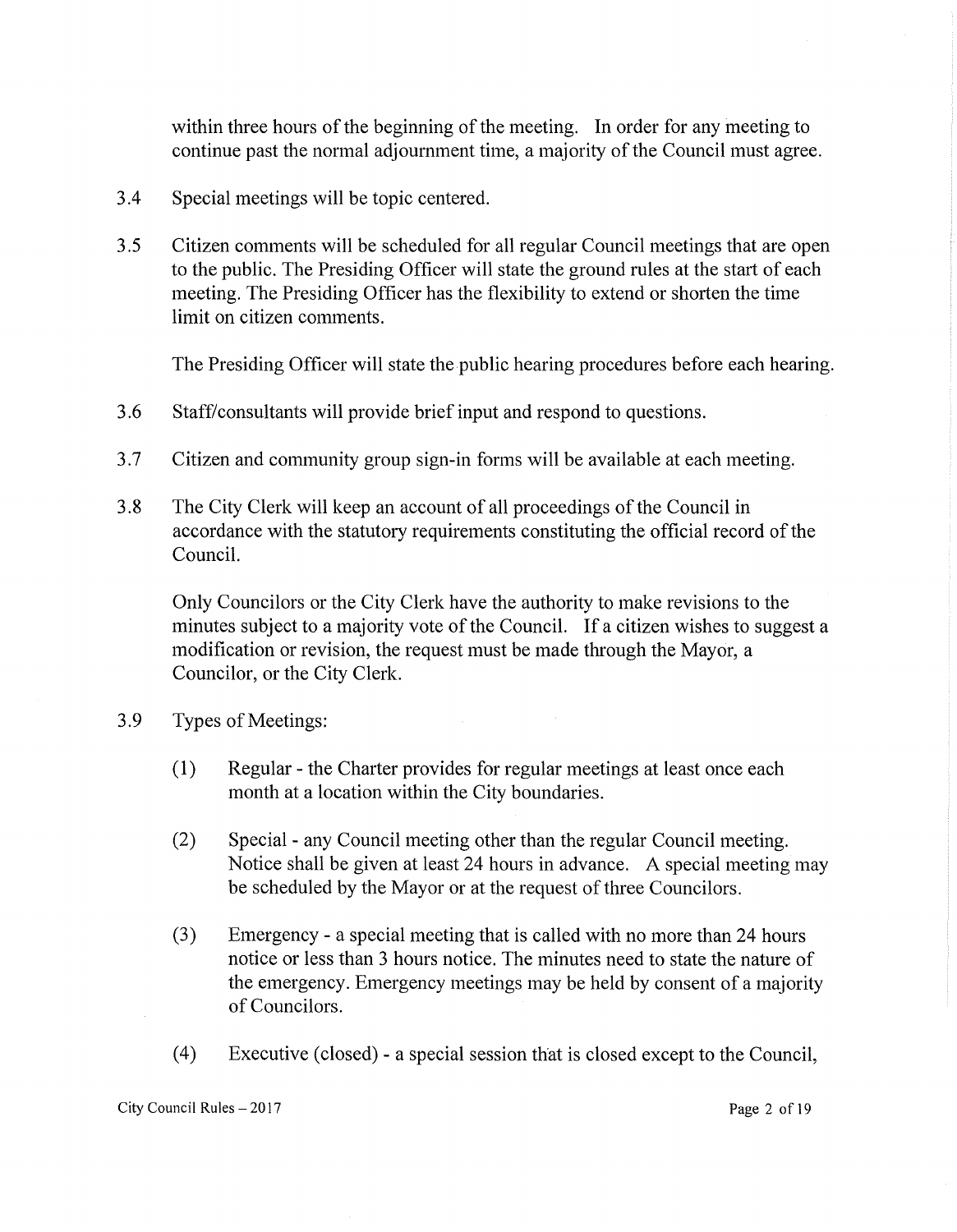City Manager, City Attorney, City Clerk, designated staff, and consultants. The media is allowed to attend but may not report, in accordance with the State open meeting law.

Executive Session subjects are limited to hiring the City Manager, City Attorney, or Municipal Court Judge; dismissal or discipline, labor negotiations, real property transactions, exempt public records, trade negotiations, consultation with City Attorney on litigation or potential litigation, City Manager, City Attorney, and Municipal Court Judge evaluations, public investments, and any other topic allowed by State statute.

No final action or decision may be made during an executive session. The Council may discuss, instruct, or reach a consensus; formal approval in public session satisfies legal decision-making requirements.

- 3 .10 Recess and Holidays. The City Council shall be in recess during the month of August, unless it is determined a special meeting is necessary. In the event a regular meeting falls on a holiday recognized by the City, the regular meeting for that week will be cancelled.
- 3 .11 A regular meeting agenda will contain the following categories listed in order:
	- A. CALL TO ORDER. The meeting is called to order by the Mayor or presiding officer.
	- B. ROLL CALL OF COUNCIL.
	- C. PLEDGE OF ALLEGIANCE.
	- D. APPROVAL OF AGENDA.
	- E. PROCLAMATIONS/PRESENTATIONS. Formal recognition is given by the Mayor or presiding officer. The Mayor will ask if anyone is present to speak on the matter.
	- F. AUDIENCE PARTICIPATION. Citizens may comment on Consent Agenda items or City related non-agenda issues (15 minutes maximum time; 5 minutes per speaker). If a response by the City is requested, the speaker will be referred to the City Manager for further action. The issue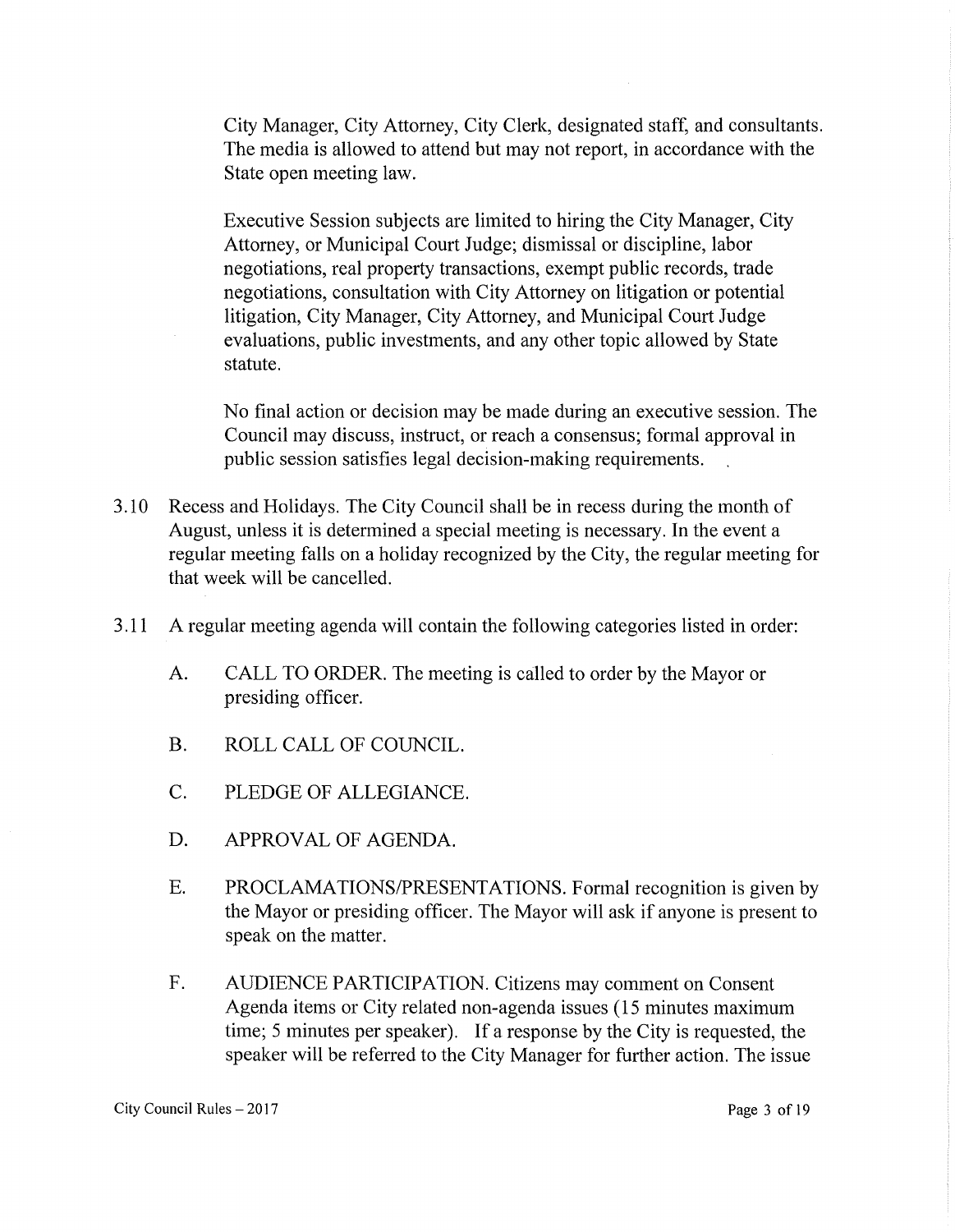may appear on a future meeting for City Council consideration.

- G. CITY MANAGER COMMENTS. The City Manager provides information to Council on current activities and issues, and sometimes requests direction.
- H. CITY ATTORNEY COMMENTS.
- I. CITY COUNCIL REPORTS. Councilors report on their committee and other City activities.
- J. CONSENT AGENDA. Routine purchases, contracts, contract awards, resolutions, and other non-controversial items may be approved by one motion and vote. Any Councilor may have any item removed for consideration under Action Items.
- K. PUBLIC HEARINGS. Citizens may testify pro or con, on any item.
	- 1. General: Public hearing on resolution or other proposed Council action (one hour maximum per hearing).
	- 2. Legislative: Recommendation from Planning Commission ( one hour maximum per hearing: 15 minutes for staff report and questions, 15 minutes for proponent testimony, 15 minutes for opponent testimony and 15 minutes for questions and decision).
	- 3. Quasi-Judicial: Recommendation from Planning Commission (One hour and 15 minutes per hearing: 10 minutes for staff report and questions, 15 minutes for applicant presentation, 15 minutes for proponent testimony, 15 minutes for opponent testimony, 5 minutes for applicant rebuttal, and 15 minutes for questions and decision).
	- 4. Appeal from Planning Commission Decision (one hour and 15 minutes per hearing: 10 minutes for staff report and questions, 15 minutes for appellant presentation, 15 minutes for proponent testimony, 15 minutes for opponent testimony, 5 minutes for appellant rebuttal and 15 minutes for questions and decision).
	- 5. The above mentioned time limits may be exceeded by a vote of the Council or Planning Commission if the matter before them is of a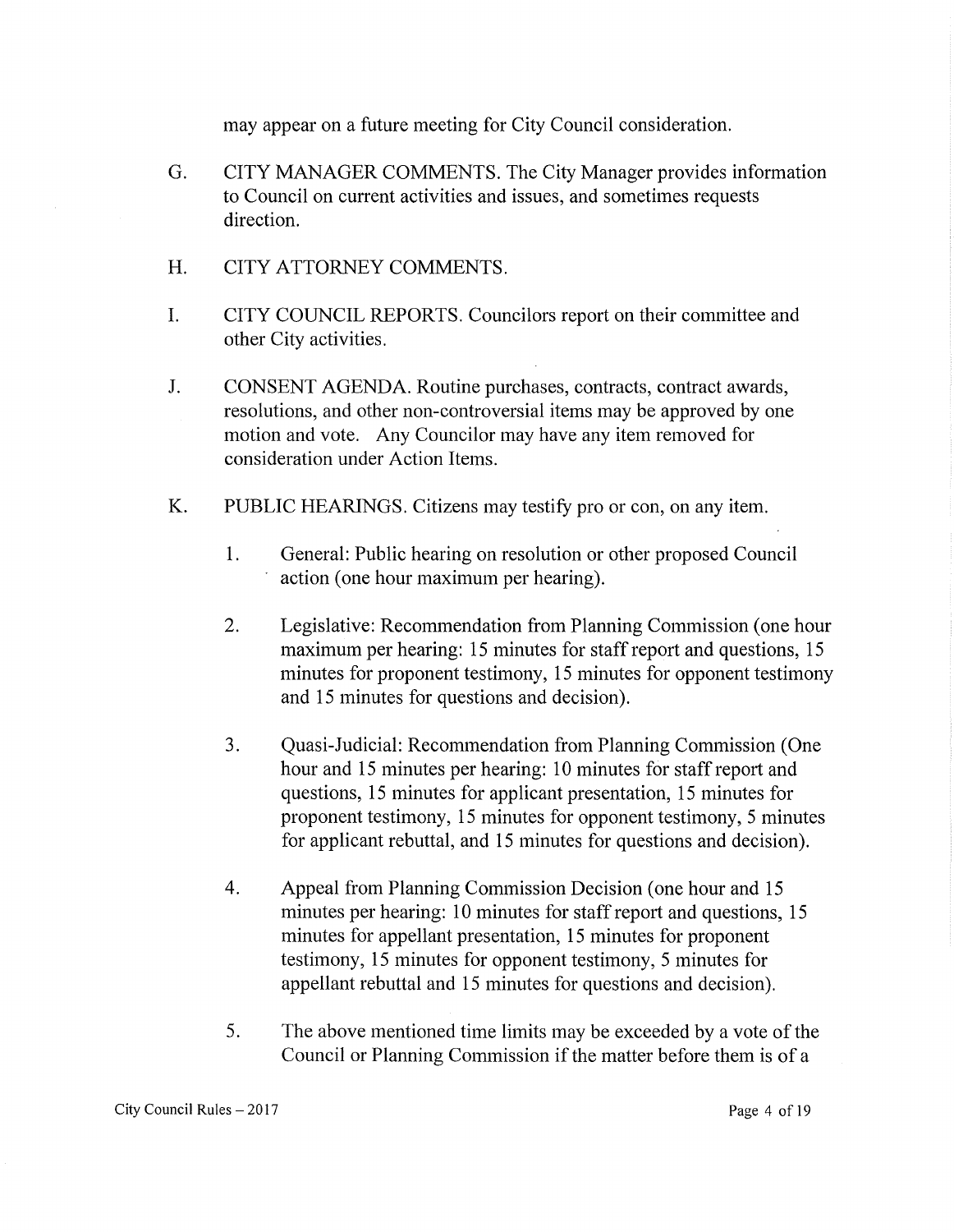complex nature or requires extensive testimony from staff, the applicant, or opponents.

- L. CONTRACT REVIEW BOARD ACTIONS.
- M. ACTION ITEMS. Items for Council action are taken individually. Staff provides information and recommendation. Citizen comments are permitted at the discretion of the Presiding Officer.
	- 1. Council Ordinance First Reading. A Council ordinance which is being introduced for the first time is scheduled for first reading.
	- 2. Council Ordinance for Enactment. A Council ordinance is enacted when read for the second time and adopted (or only one time if Charter requirements are met). When enacted, an ordinance becomes enforceable as City law in 30 days, unless an emergency is declared.
	- 3. Ordinance Adoption by Title. An ordinance may be adopted without being read in full, and read by title only, under the following conditions: a) No Councilor present at the reading requests that the ordinance be read in full; and b) at least two weeks before the reading a copy of the ordinance is provided for each Councilor, three copies of the ordinance are available for public inspection in the office of the custodian of City records, and notice of their availability is given by written notice posted at the City Hall and two other public places in the City.
	- 4. Resolution. A Resolution provides for adoption of formal City policy or interpretation of a policy. Resolutions also set specific fees and City requirements and standards.
	- 5. Council Measures or Proposals. This item provides a formal opportunity for Councilors to initiate policy items for discussion, decision and direction to staff. If an item warrants further research, Council will direct staff to provide a report.
	- 6. Council Memoranda. Information to Council from staff or committees on status of projects or activities is presented as Council Memoranda from the City Manager.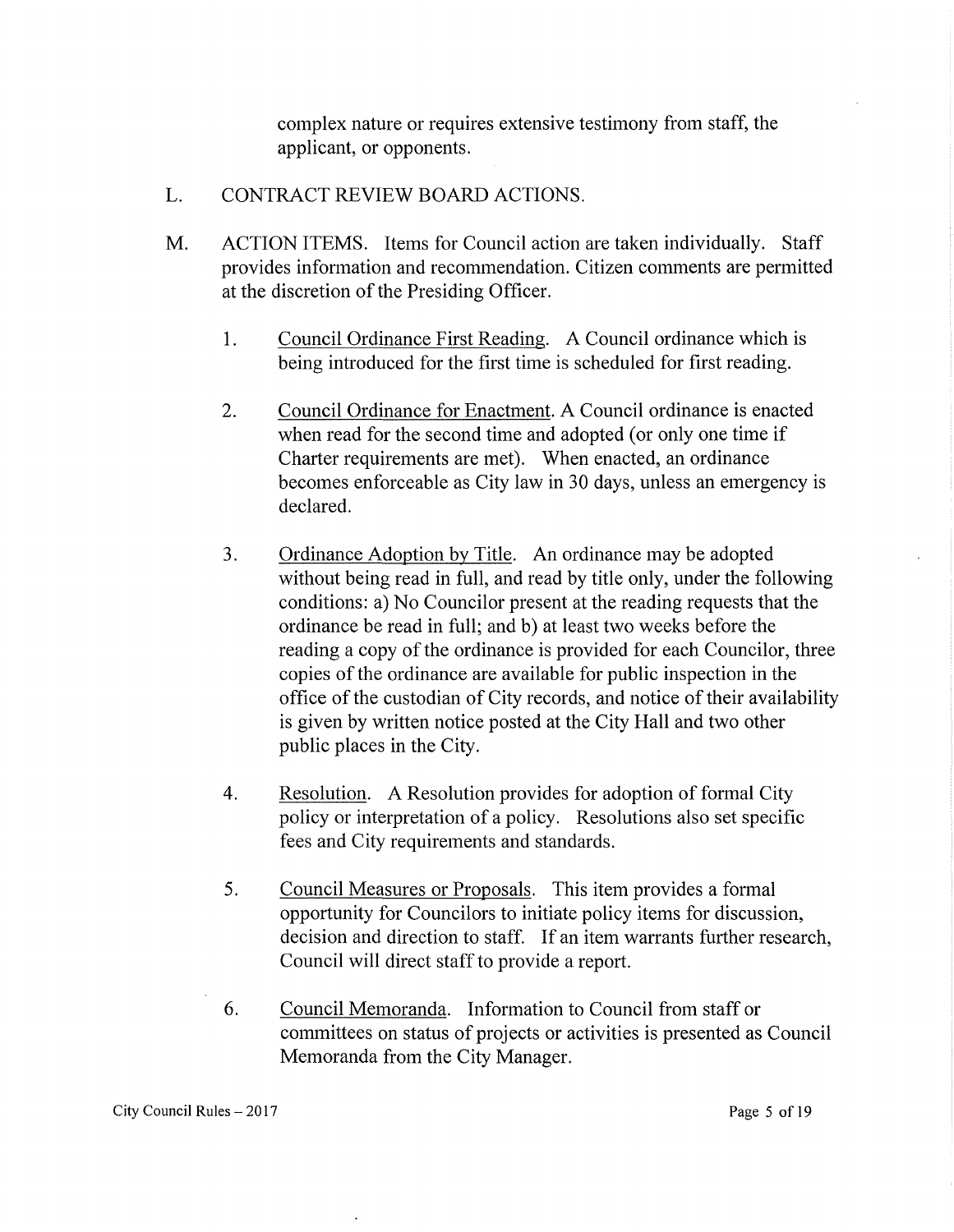- N. DISCUSSION ITEMS.
- 0. ADJOURNMENT. The presiding officer adjourns the meeting.

### **Section 4. Agenda.**

- 4.1 The City Clerk's office will prepare an agenda for each Council meeting specifying the time and place of the meeting and a brief general description of each item to be considered by the Council.
- 4.2 Items may be placed on the Council agenda by any of the following methods:
	- a) A majority vote of the Council
	- b) Consensus of the Council
	- c) By any Councilor advising the Mayor or City Manager
	- d) By the City Manager or City Attorney
	- e) By Department Managers or designee

Documentation for each agenda item will be received by the City Clerk by 5:00 p.m. on Wednesday, just less than two weeks prior to the Council meeting on a Monday. Agenda materials will be available to the Council, staff, media, and public 10 days prior to the meeting.

- 4.3 An item may be placed on the Council agenda after the agenda is closed and the notice published, if the Mayor, Councilor, or City Manager explains the necessity. The City Clerk will notify the media and any known interested citizens as soon as possible after receiving information about the proposed agenda addition.
- 4.4 Sufficient time will be allowed between public hearings and other scheduled items so the public is not kept waiting unduly, and so the Council will have sufficient time to review relevant materials, to hear testimony and to deliberate.
- 4.5 Legally required and advertised public hearings will have higher priority than other time scheduled agenda items.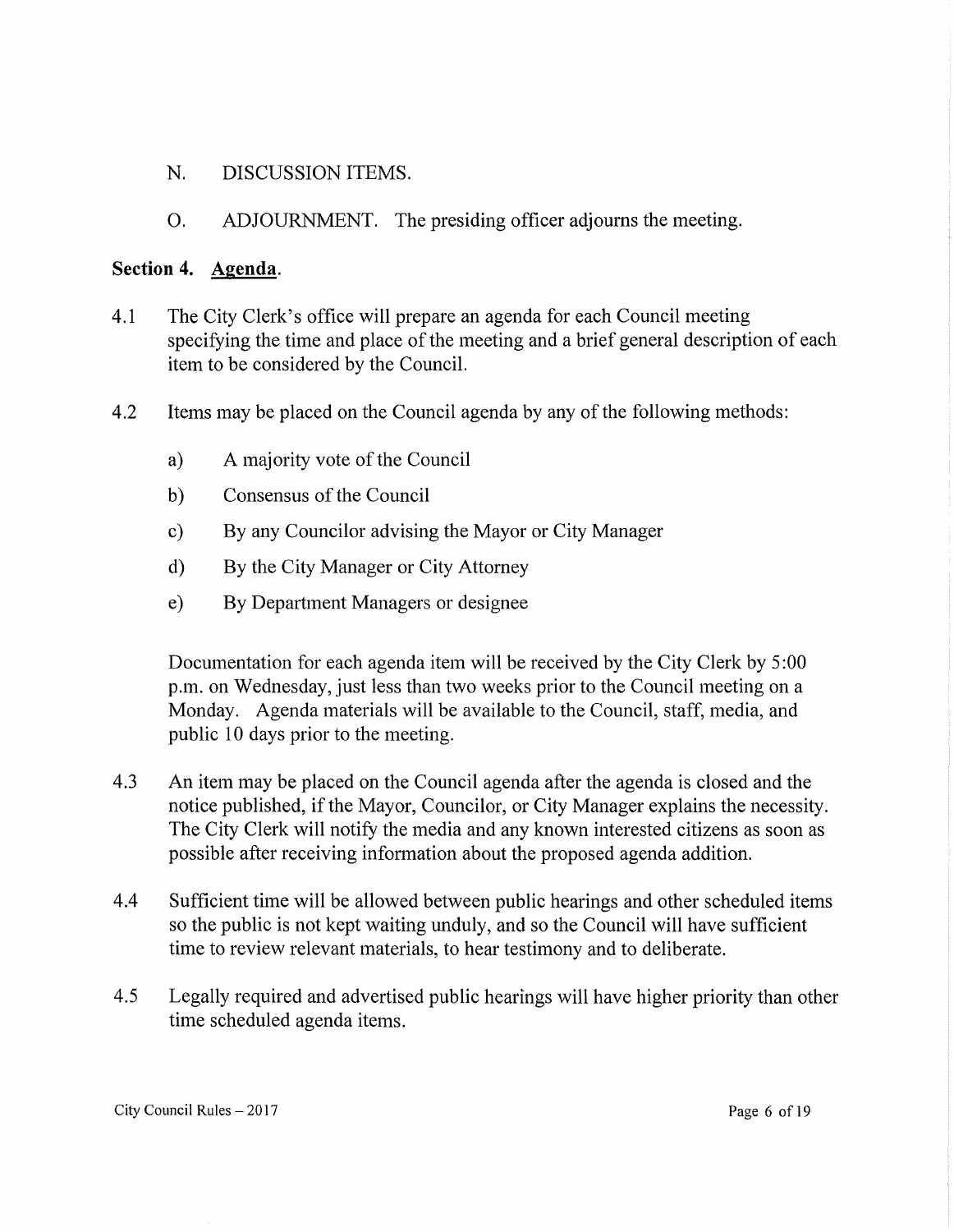- 4.6 Agenda items that are continued from one meeting to another will have preference on the subsequent agenda to the extent possible.
- 4.7 The Mayor may, with the concurrence of the Council, consider agenda items out of order.

# **Section 5. Public Hearing Procedural Requirements.**

5 .1 Quasi-judicial hearings require a Council decision by using a certain process which includes criteria, evidence, and specific findings.

Legislative hearings do not always require a Council decision even though evidence is presented.

5.2 A Councilor's qualifications may be challenged for bias, prejudgement, personal interest, or other reasons. The challenge may prevail if it shows a Councilor cannot be impartial.

A Councilor will not participate in the discussion nor vote when any of the following conditions exist:

- a) Family financial interests
- b) Ownership of property within noticed area
- c) Direct private interest
- d) Other valid reasons showing a Councilor cannot be impartial
- 5.3 For quasi-judicial hearings, Councilors will refrain from having pre-hearing or ex-parte contacts relating to any issue of the hearing. If a Councilor has pre-hearing or ex-parte contact prior to any hearing, the Councilor will reveal this contact at the meeting and prior to the hearing. The Councilor also will state whether such contact affects their impartiality or ability to vote on the matter. The Councilor must state whether he or she will participate or abstain.
- 5.4 For quasi-judicial hearings, a Councilor may be disqualified from the hearing by a two-thirds vote of the Council. The Councilor subject to disqualification cannot vote on this motion.
- 5.5 For quasi-judicial hearings, a Councilor who was absent during the presentation of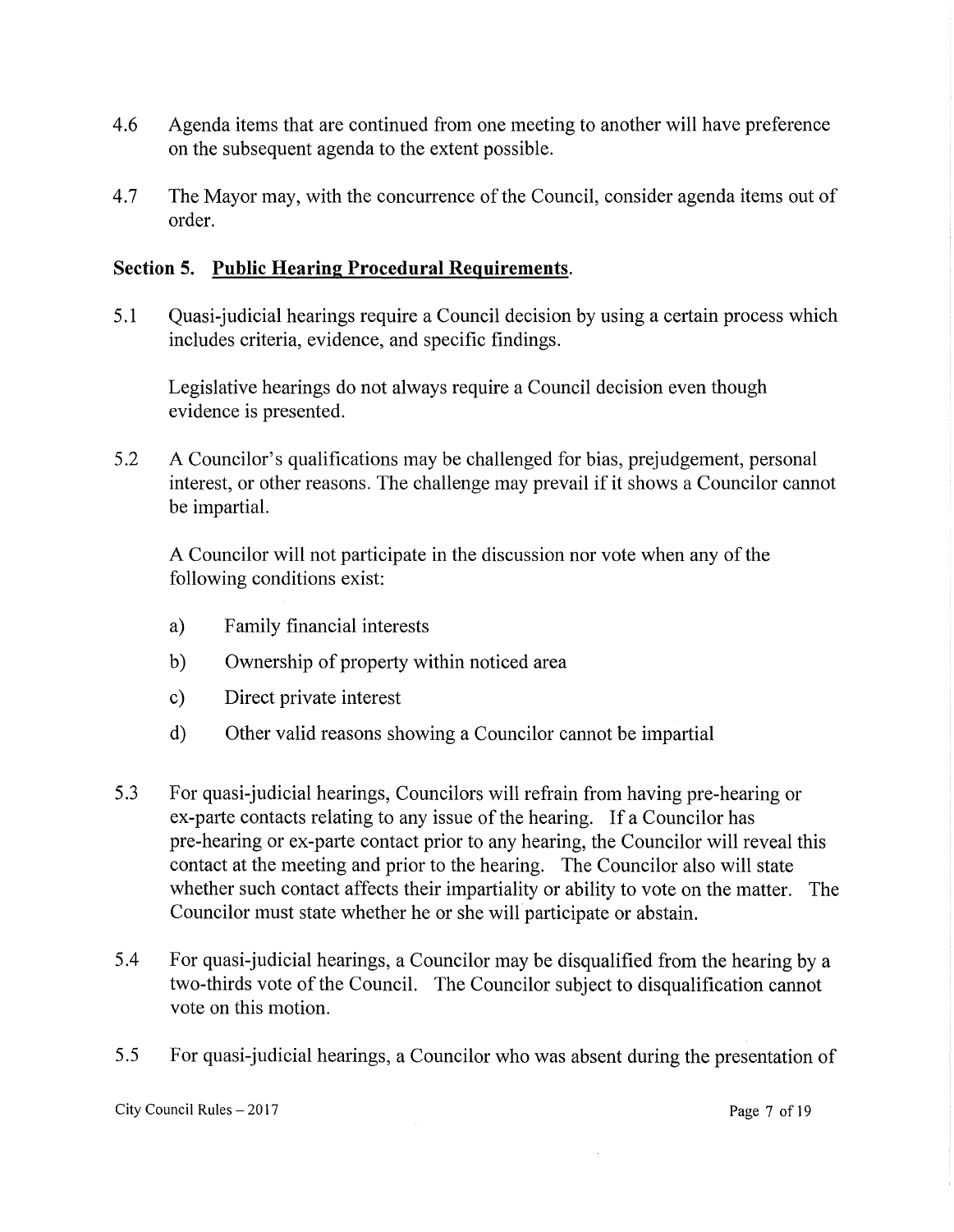evidence cannot participate in any deliberations or decision regarding the matter unless the Councilor has reviewed all the evidence and testimony received.

# **Section 6. Council Ordinances.**

- 6.1 All proposed ordinances will be prepared by the City Attorney.
- 6.2 Council Ordinances will be confined to one subject which shall be clearly stated in the title.
- 6.3 Council Ordinances will be read according to policy set forth in the City Charter.
- 6.4 The City Clerk or designee will number the ordinance, fill in the vote results, and obtain the signature of the Mayor and City Clerk within three days from the date passed.
- 6.5 Ordinances become effective 30 days after enactment unless a later date is specified, except ordinances that make appropriations and the annual tax levy, local improvements and assessments, and emergency ordinances.

# **Section 7. Council Discussions.**

- 7 .1 Before speaking, a Councilor will ask the presiding officer to be recognized.
- 7 .2 Councilors will be direct and candid; Councilors need to be comfortable saying what they want and giving positive feedback.
- 7 .3 If a council member is personally offended by remarks of another council member, the offended member should make notes of the actual words used and call for a "point of personal privilege" that challenges the other council member to justify or apologize for the language used. The Mayor will maintain control of this discussion. If the Mayor is challenged, the Council President shall step in to control the discussion.
- 7.4 Councilors will speak one at a time; allowing one another to finish; encouraging all Councilors to participate.
- 7 .5 During decision making, Councilors will talk out differences when the minority tries to sway the majority, and once decisions are made, will support the decision. It is permissible to point out how opinions differ from the decision. For example:

City Council Rules – 2017 2017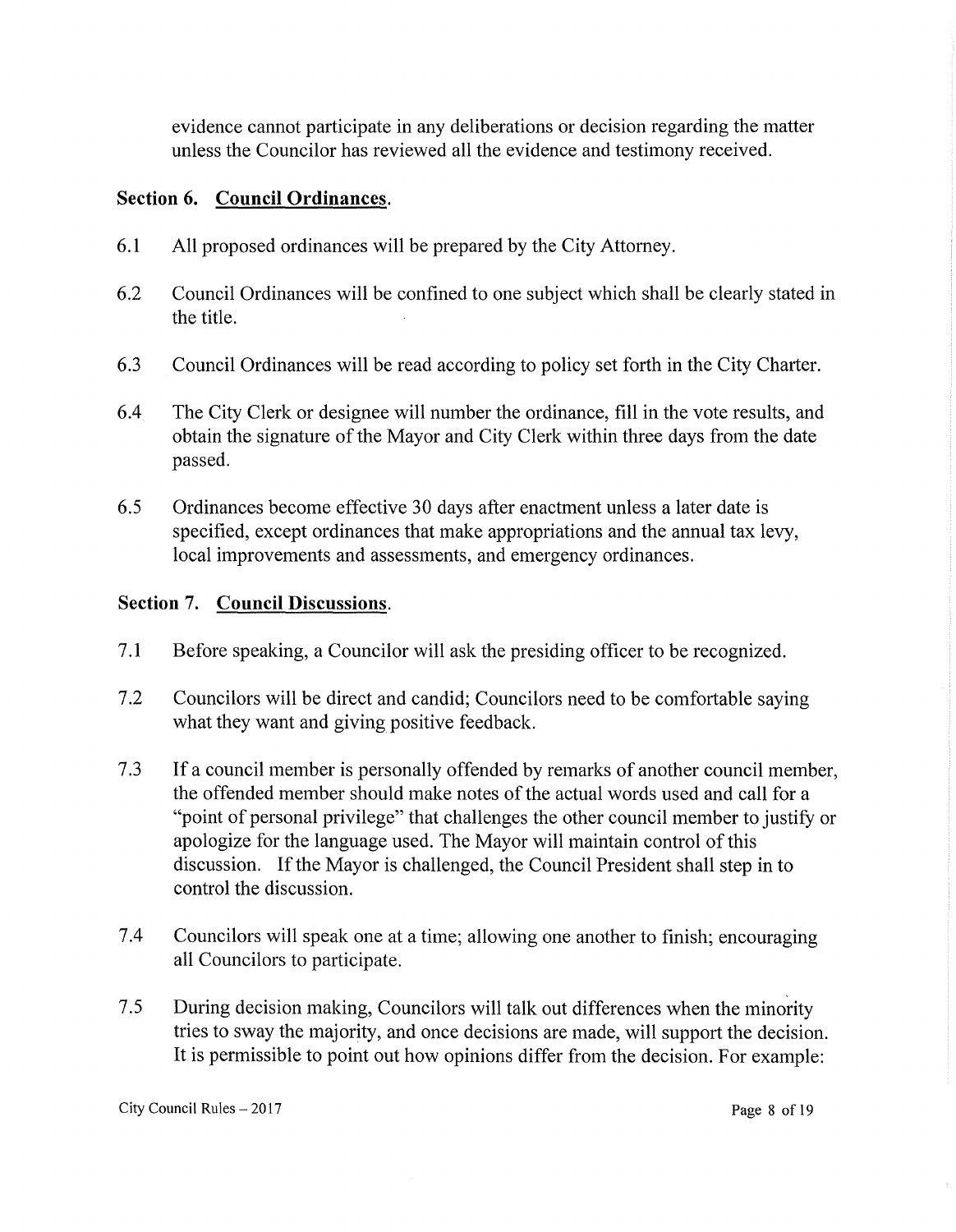"Yes, I disagreed. This is why my peers voted the way they did." Councilors will disagree in a way that is not destructive to the staff who follows the majority.

- 7 .6 During the voting process, Councilors will express ideas ( clarify positions), if at all possible, prior to the vote.
- 7.7 During public hearings, Councilors will be open to the ideas and input of the citizens and will suspend judgement until reading the packet information and listening to the ideas and opinions of others (Councilors, citizens, and staff). It is appropriate to defer action or refer back to staff, but Councilors will specify what new and/or additional information is needed and determine how long before it will be brought back. The Presiding Officer will seek consensus on the action the Council is to take.
- 7 .8 During Council discussion, Councilors will ask questions to clarify information. Councilors will avoid disguising opinions in a question, and will state where they are unclear, then ask a question. Councilors will not ask leading questions (questions that are framed with an implied answer). Councilors will be conscious of the meeting time limit during discussion and debate; will identify items and the type of action and/or information they are seeking through the agenda process; will articulate what the issue is; will help keep the group on track and to the point of the discussion; and will offer ideas and search out commonalities among Councilors' perspectives and opinions. Each member is responsible for facilitating the discussions.
- 7 .9 Councilors should refrain from using the "calling for the question" parliamentary procedure for the sole purpose of blocking or stopping discussions.
- 7 .10 Councilors will avoid asking people to appear at a Council meeting to state their complaint or question. Instead, as a first step, the matter will be referred to the City Manager or designee, or ask that the matter be placed on the agenda as a Council Measure with the appropriate background information. When citizens contact Councilors, the Councilors will ask these questions:
	- a) Have you contacted the City Manager? If yes, the Councilor will trace back through the Mayor or City Manager.
	- b) Will you write me a letter?

7 .11 The City Council will not provide support or opposition for any political candidate.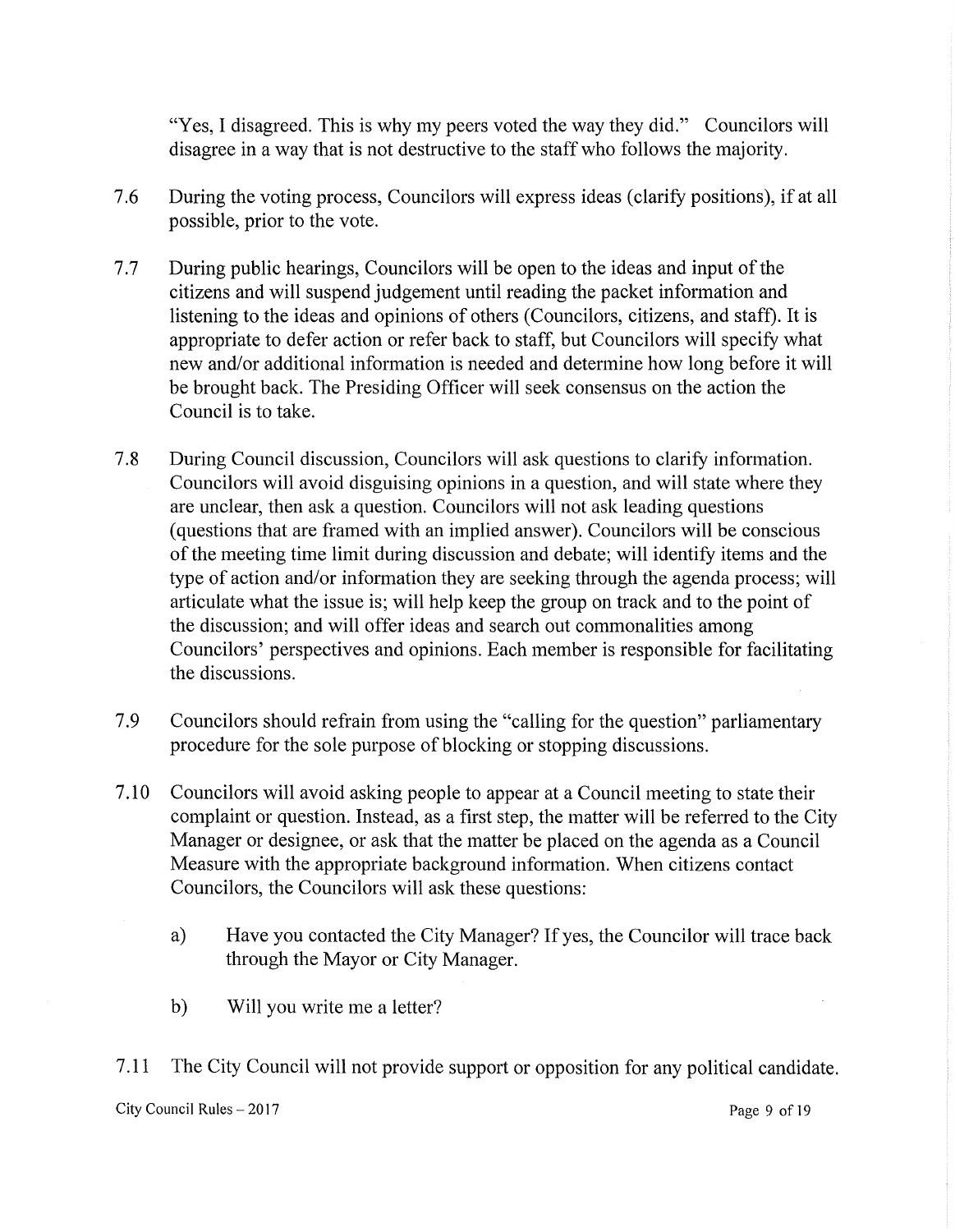If a request is received to support or oppose environmental and/or human rights issues, initiatives, or ballot measures, the following steps will be taken:

- (1) The request must be made in writing and submitted to the City Manager's Office and must include a specific request for action.
- (2) The City Manager and City Attorney will review the request and forward to the Mayor with a recommendation to either support, oppose, or take no action.
- (3) The Mayor will present the information to the City Council and the City Council will determine whether they wish to take action on the request.

If the Council wishes to take an action, it must be by unanimous vote and the matter will be scheduled for consideration at a future City Council meeting. If approved, a letter will be sent on behalf of the Council, stating their position on the request.

If the Council chooses to take no action, a letter will be sent on behalf of the City Council stating the Council has decided to take no position on the request.

# **Section 8. Comments and Testimony to Council.**

- 8.1 Persons addressing the Council are requested to step to the podium microphone, give their name and address for the record and unless further time is granted by the presiding officer, must limit comments to three minutes. All remarks will be addressed to the Council as a body. Any person making personal, impertinent, or slanderous remarks, or who becomes boisterous, threatening, or personally abusive while addressing Council may be requested to leave the meeting.
- 8.2 The Presiding Officer has the authority to preserve order at all meetings of the Council, to cause the removal of any person from any meeting for disorderly conduct, and to enforce the rules of the Council. The Presiding Officer may command the assistance of a Police Officer of the City to restore order at any meeting.

# **Section 9. Motions.**

9.1 When a motion is made and seconded, it shall be clearly and concisely stated by its mover. The Presiding Officer will state the name of the Councilor who made the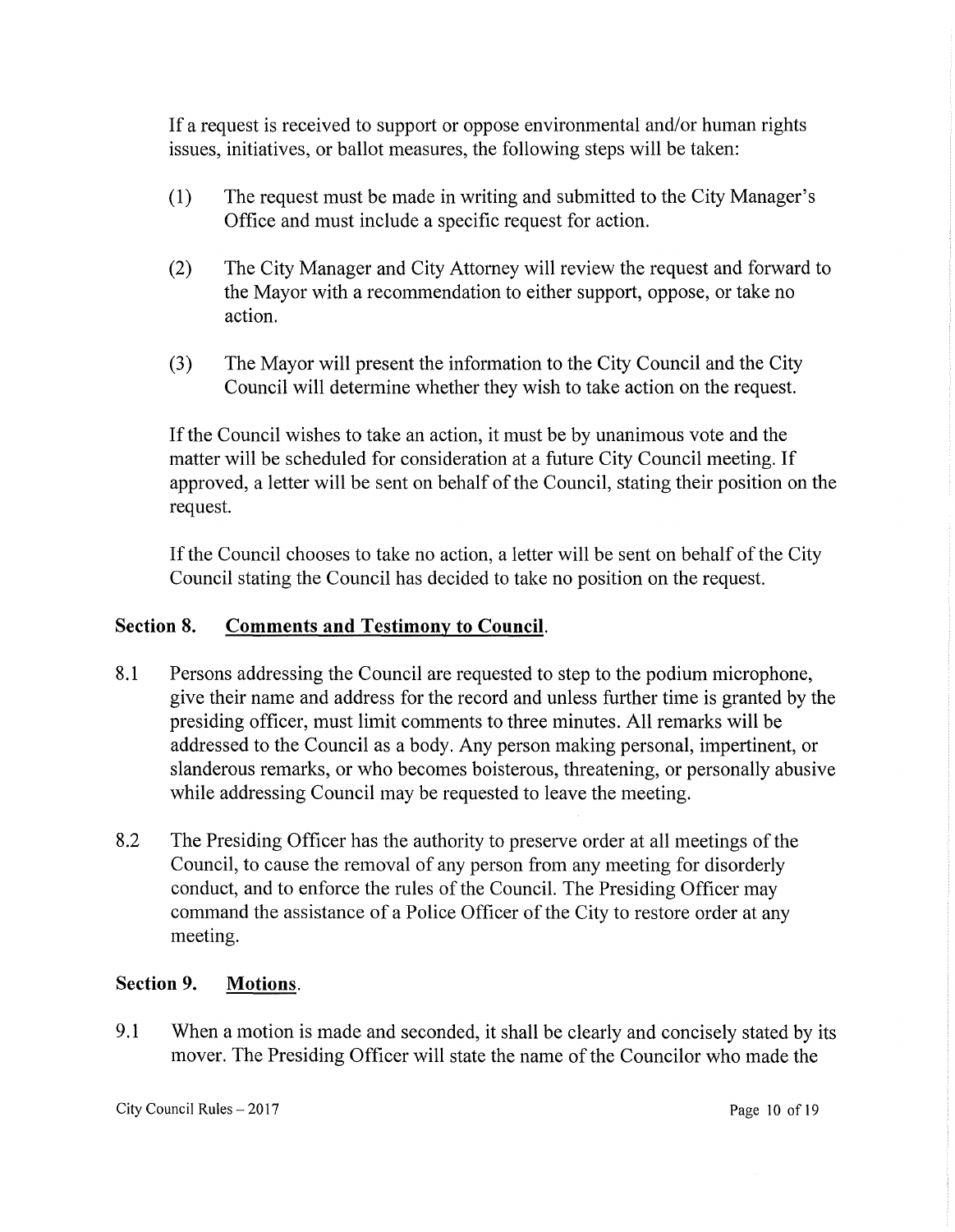motion and the name of the Councilor who made the second.

- 9.2 When the Council concurs or agrees to an item that does not require a formal motion, the Presiding Officer will summarize the agreement at the conclusion of discussion.
- 9.3 A motion may be withdrawn by the mover at any time prior to debate, without the consent of the Council.
- 9 .4 If a motion does not receive a second, it dies unless debate has commenced without a second. Some motions can proceed without a second, including nominations, withdrawal of motion, agenda order, request for roll call vote, and point of order.
- 9.5 A motion to table is not debatable and precludes all amendments or debate of the issue under consideration. If the motion prevails, the matter must be taken from the table at the same meeting.
- 9 .6 A motion to postpone to a certain time is debatable and amendable, and may be reconsidered at the date and time designated in the motion.
- 9.7 A motion to postpone indefinitely is debatable and is not amendable, and may be reconsidered at the same meeting only if it received an affirmative vote. The object of this motion is not to postpone, but to reject the question without risking a direct vote when the maker of this motion is in doubt as to the outcome of the question.
- 9.8 A motion to call for the question shall close debate on the main motion and is not debatable.
- 9.9 A motion to amend can be made to a motion that is on the floor and has been seconded. An amendment is made by inserting or adding, striking out and inserting, or substituting words.
- 9 .10 Council will discuss a motion only after the motion has been moved and seconded.
- 9.11 The motion maker, Presiding Officer, or City Clerk should repeat the motion prior to voting.
- 9.12 The City Clerk will record the vote for all action items.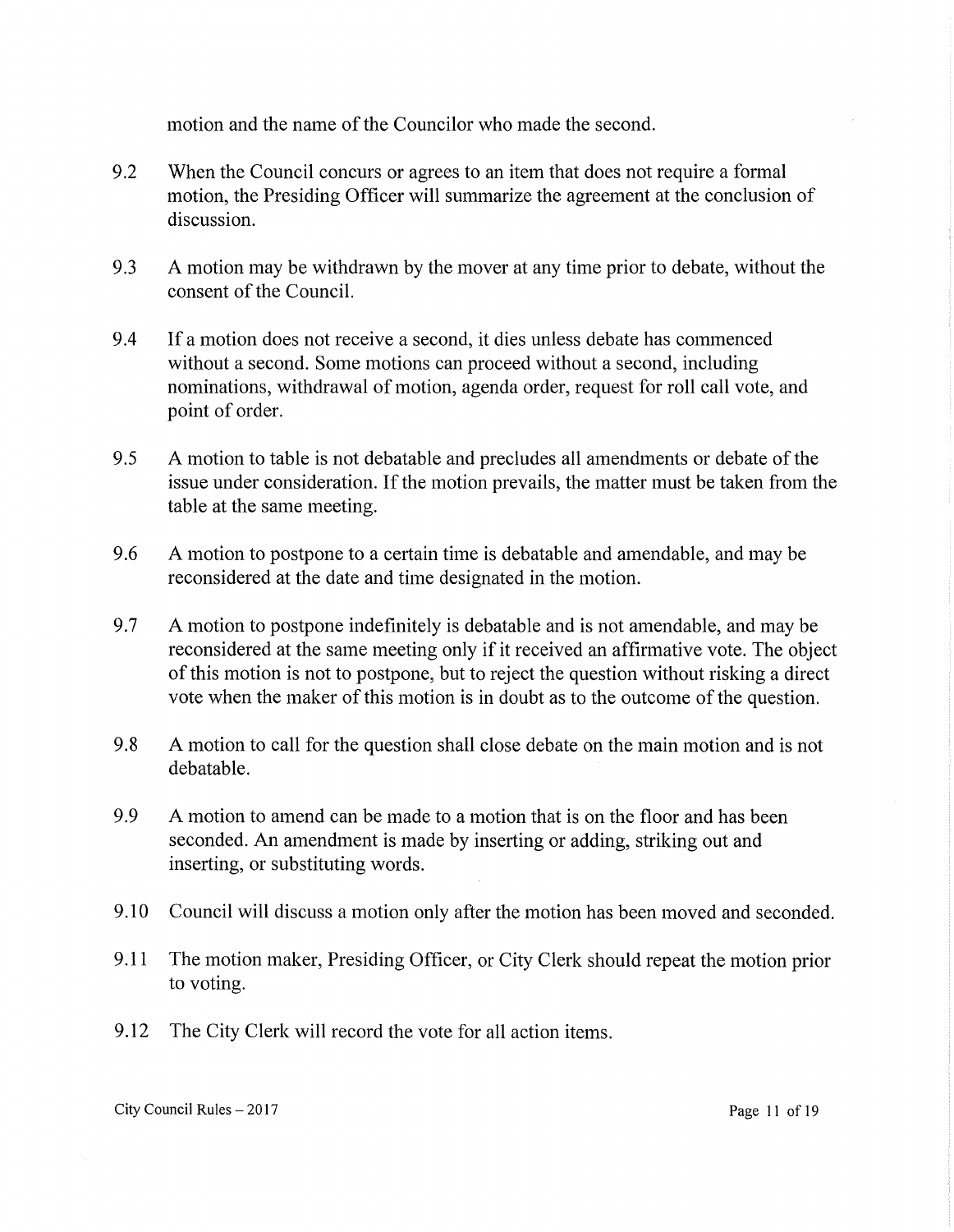- 9 .13 At the conclusion of any vote, Presiding Officer will announce such results.
- 9 .14 When a question has been decided, any Councilor who voted in the majority may move for reconsideration, but no motion for the reconsideration of a vote shall be made after the ordinance, resolution or act has gone out of the possession of the Council.
- 9 .15 The City Attorney shall decide all questions of interpretations of these rules and any other questions of a parliamentary nature which may arise at a Council meeting. All cases not provided for in these rules shall be governed by Robert' Rules of Order, Newly Revised.

#### **Section 10. Council Attendance at Meetings.**

- 10.1 Councilors will inform the Mayor, City Manager, or City Clerk if they are unable to attend any Council meeting. Lack of notification wiH constitute an unexcused absence. The Mayor will inform the Council President regarding an absence of the Mayor.
- 10.2 Vacancies in Office: Rules will be followed according to the City Charter.

### **Section 11. Council Seating at Meetings.**

- 11.1 During regular Council meetings, the Mayor will be seated in the center with the City Manager and City Attorney seated on each side of the Mayor. No other seats are designated and Council may be seated in any order to the left and right of the Mayor, City Manager and City Attorney.
- 11.2 There will be no specified seating arrangement for any other Council meetings.

#### **Section 12. Ethics, Decorum, Outside Statements.**

- 12.1 All members of the Council shall review and observe the requirements of State ethics law. In addition to complying with state ethics law, all members of the Council shall refrain from:
	- a) Disclosing confidential information;
	- b) Taking action which benefits special interest groups or persons at the expense of the City as a whole;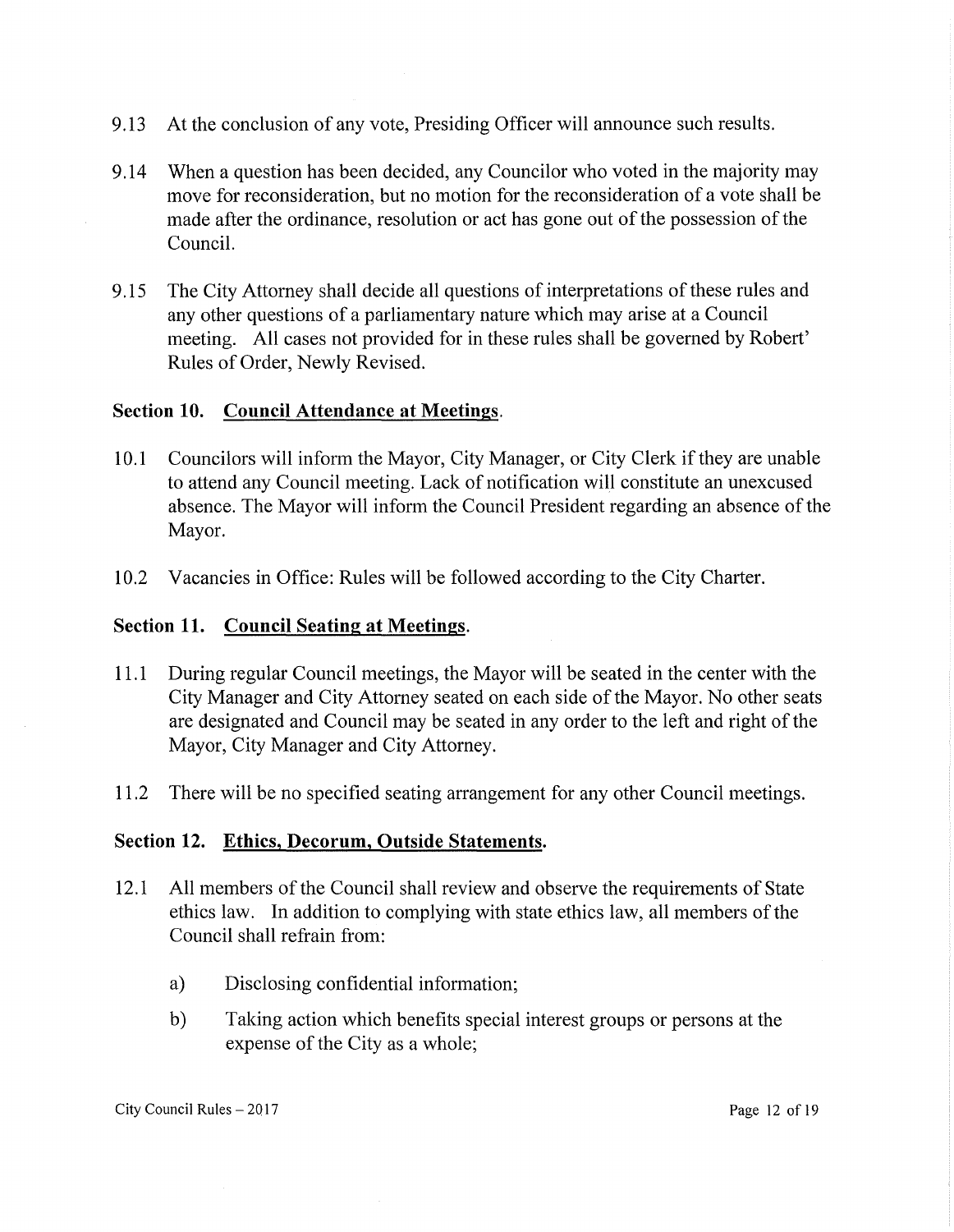- c) Expressing an opinion contrary to the official position of the council without so saying;
- d) Conducting themselves in a manner so as to bring discredit on the government of the City.
- 12.2 The Presiding Officer shall preserve decorum during meetings and shall decide all points of order, subject to appeal of the council.

Members of the Council shall preserve decorum during meetings and shall not, by conversation or action, delay or interrupt the proceedings or refuse to obey the orders of the Presiding Officer or these rules.

Members of City staff and all other persons attending meetings shall observe the Council's rules of proceedings and adhere to the same standards of decorum as members of the Council.

## **Section 13. Media Representation at Council Meetings.**

- 13.1 All public meetings of the Council and its committees, commissions, and task forces, will be open to the media, freely subject to recording by radio, television, and photographic services at any time, provided that such arrangements do not interfere with the orderly conduct of the meeting.
- 13 .2 Media representatives are allowed to attend most Council executive sessions subject to the understanding that issues will not be reported.
- 13 .3 Media representatives may be restricted from attending executive sessions involving deliberations with persons designated by the Council to carry on labor negotiations.

#### **Section 14. Council Meeting Staffing.**

- 14.1 The City Manager will attend all Council meetings unless excused. The City Manager may make recommendations to the Council and shall have the right to take part in all Council discussions but shall have no vote.
- 14.2 The City Attorney will attend all regular Council meetings unless excused, and will, upon request, give an opinion, either written or oral, on legal questions. The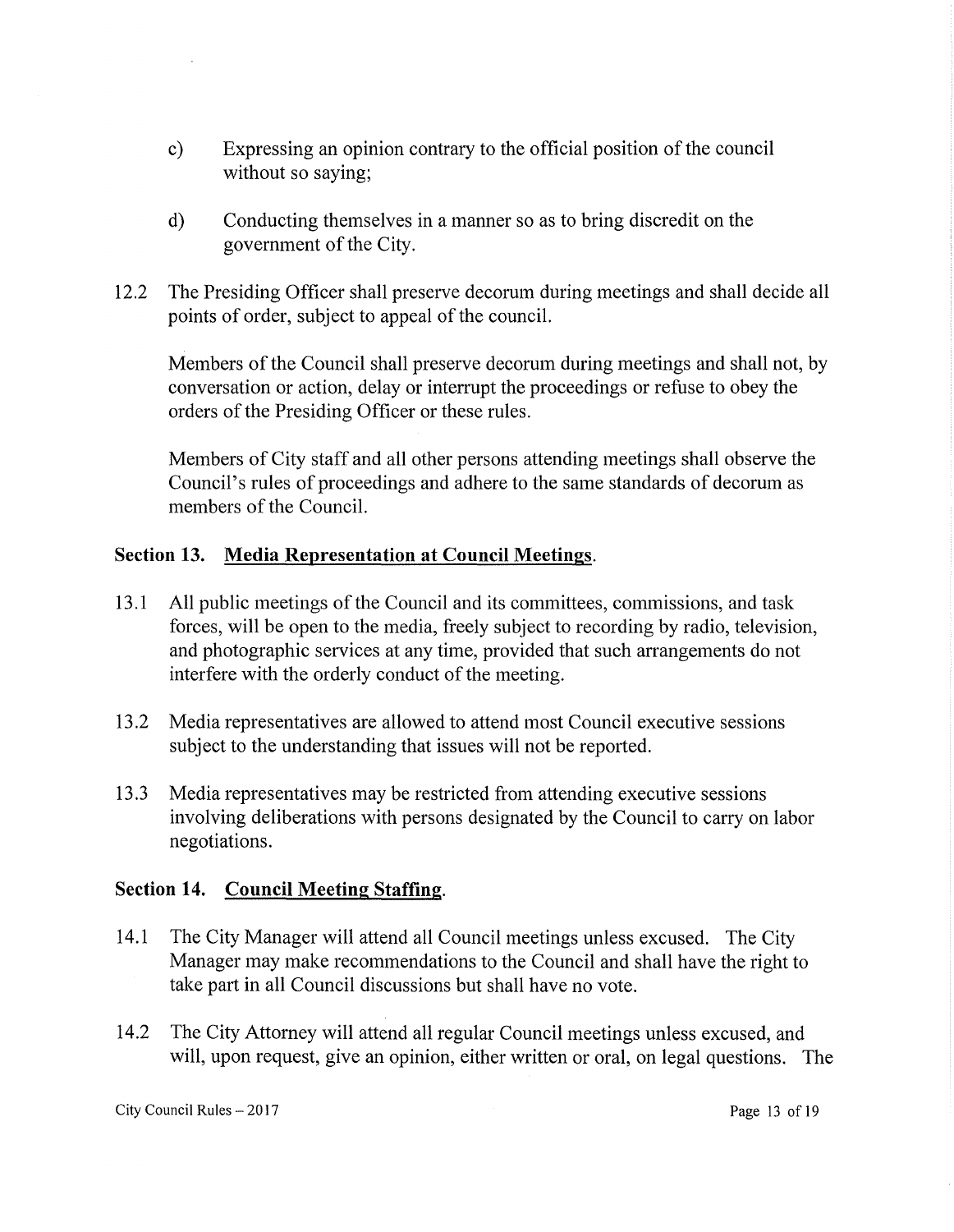City Attorney acts as the Council's Parliamentarian.

- 14.3 The City Clerk will attend all Council meetings and keep the official minutes and perform such other duties as may be needed for the orderly conduct of meetings.
- 14.4 Department Managers will attend Council meetings upon request of the City Manager.

# **Section 15. Council Relations With City Staff.**

- 15 .1 City staff or Council will not argue during a public meeting.
- 15 .2 There will be mutual respect from both staff and the Council of their respective roles and responsibilities when and if expressing criticism in a public meeting.
- 15 .3 City staff will acknowledge the Council as policy makers, and the Council will acknowledge staff as administering the Council's policies.
- 15 .4 All written informational material requested by individual Councilors or the Mayor will be submitted by staff to the entire Council with a notation indicating which Councilor requested the information.
- 15.5 Mayor and Councilors will not attempt to coerce or influence staff in the making of appointments, awarding of contracts, selection of consultants, the processing of development applications, granting of city licenses and permits, or other such administrative functions.
- 15.6 Mayor and Councilors will not attempt to change or interfere with the operating rules and practices of any City department. The City Manager will designate the necessary staff to conduct business for the Councilors, including handling correspondence, arranging appointments, and making travel arrangements.
- 15.7 Mail that is addressed to the Mayor and Council will be opened and circulated to the Mayor and Council as soon as practical after it arrives.
- 15.8 At no time will staff open any mail that is marked personal or confidential.
- 15.9 The Mayor and Councilors will not direct staff to initiate any action or prepare any report that is significant in nature, or initiate any project or study without the approval of a majority of the Council.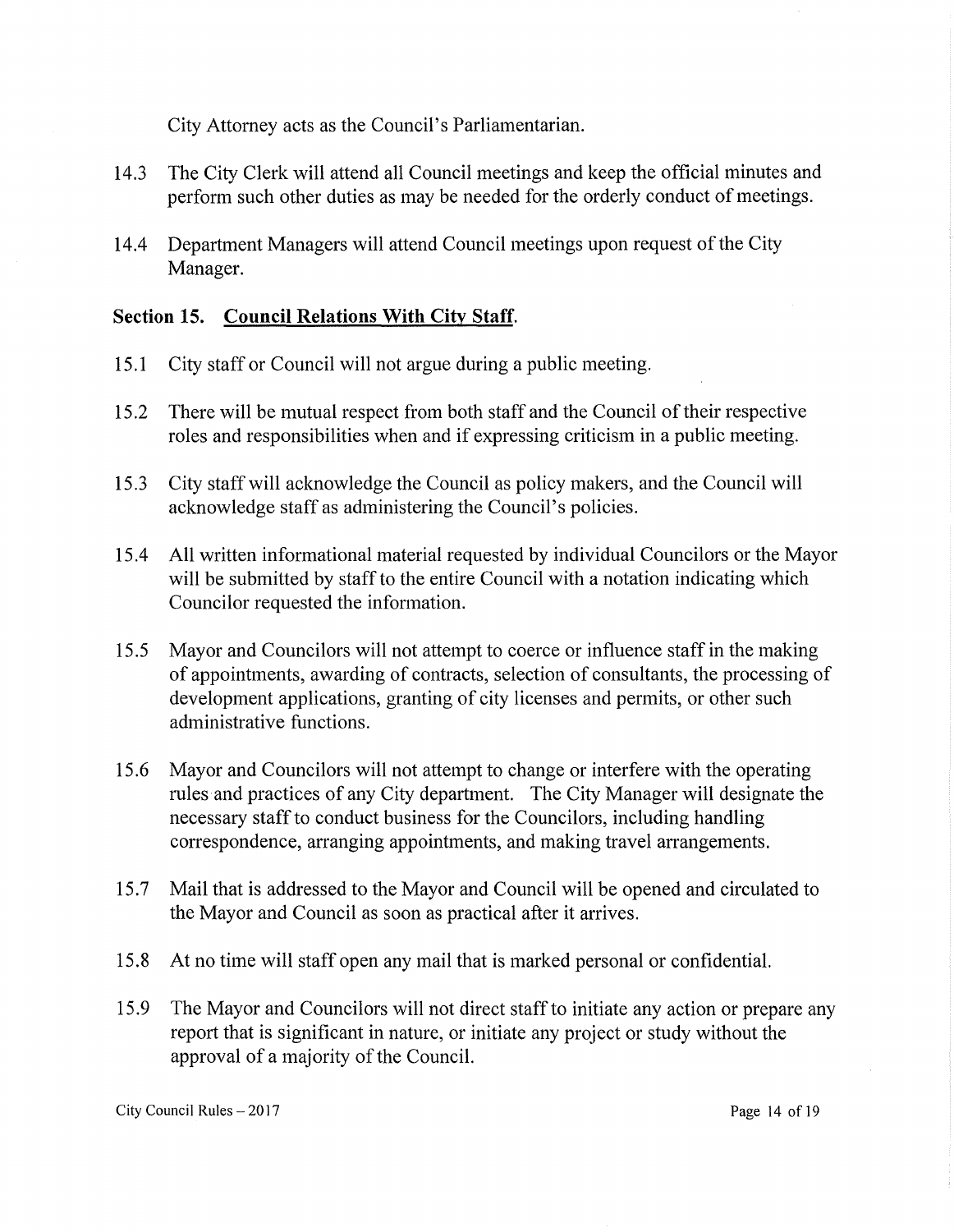15 .10 Mayor and Council requests for information can be made directly to staff. If the request would create a change in work assignments for any staff member, the request must be made to the City Manager.

# **Section 16. Council Relationship with City Committees, Task Forces, and Commissions; Council Representation to Community Organizations, Other Agencies, and Media.**

- 16.1 The Mayor will appoint the committees and commissions of the City, with concurrence of the City Council. The Mayor may request assistance from Councilors in making a recommendation. To encourage broad participation, service on City committees will be limited to specific terms. A citizen may not serve on more than two City committees simultaneously. Any citizen serving on two advisory bodies may not be chairperson of both committees simultaneously.
- 16.2 With the consent of the Council, the Mayor may remove a citizen from the City committee or commission prior to the expiration of the term of office. Reasons for removal may include, but are not limited to: missing three consecutive regular meetings of the committee or commission, disruptive or inappropriate behavior prior to, during, or after committee or commission meetings, which prohibit the advisory body from completing its business in a timely manner, or not acting in the best interest of the citizens or City. This includes preventing a committee or commission from carrying out its goals and objectives.

When the Mayor is satisfied that it would be in the best interest of the City and the committee or commission, a citizen may be removed from an advisory position by the following process:

- ( 1) The Mayor will request the citizen to submit a letter of resignation within 10 days from the Mayor's notification to committee or commission member. The Mayor's letter will contain the reasons for requesting the resignation. The citizen may submit a letter of response as to why he or she should remain on the committee or commission. This letter will be reviewed by the Council prior to action on the removal request from the Mayor.
- (2) The Mayor will request the item be placed on a regular Council meeting agenda for consideration for removal of the citizen from the committee or commission. The citizen will be notified of the Council meeting date when the issue will be discussed.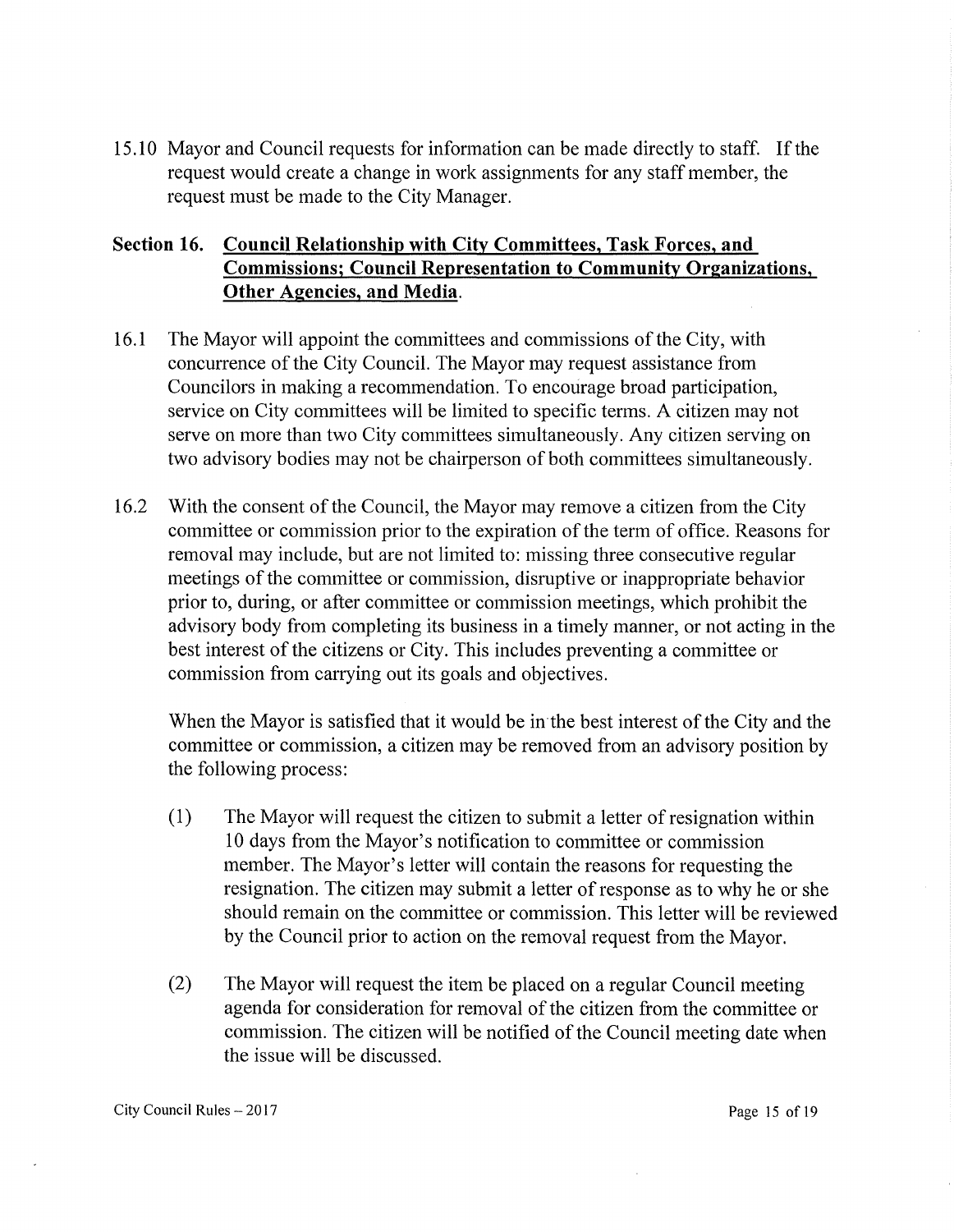- (3) If the Council approves the Mayor's request for removal, the Mayor will send a letter to the citizen informing him or her that they have been removed from the committee or commission.
- 16.3 Members of the Council will not attempt to lobby or influence committee, task force, or commission members on any item under their consideration. It is important for the advisory bodies to make objective recommendations to the council on items before them. Councilors that attempt to influence committee, task force, or commission members on an item may prejudice or hinder their role in reviewing the recommendation as a member of the Council.
- 16.4 Councilors will have the right to attend meetings but should not become involved in committee, commission, or task force discussions unless they are a liaison member to that body.
- 16.5 The Mayor will make appointments of Councilors to liaison positions on City committees. Rotation of Councilors to committees is encouraged. Councilors should make their committee choices known to the Mayor who will make the final decision.
- 16.6 If the Mayor or a Councilor represents the City before another governmental agency, before a community organization, or the media, the official should first indicate the majority position of the Council. Personal opinions and comments may be expressed only if the Councilor clarifies that these statements do not represent the position of the Council. It is unacceptable to make derogatory comments about other Council members, their opinions and their actions. Honesty and respect for the dignity of each individual should be reflected in every word and action taken by council members.

# **Section 17. City Manager/City Attorney Evaluation Process.**

- 17.1 The Mayor, Councilors and the City Manager, City Attorney or Municipal Judge will determine the evaluation form used for the evaluation.
- 17.2 The standards, criteria, and policy directives used in the evaluation of the City Manager, City Attorney, or Municipal Judge will be adopted at a regular Council meeting in accordance with State law.
- 17.3 The Council will determine when the completed evaluations are due and who will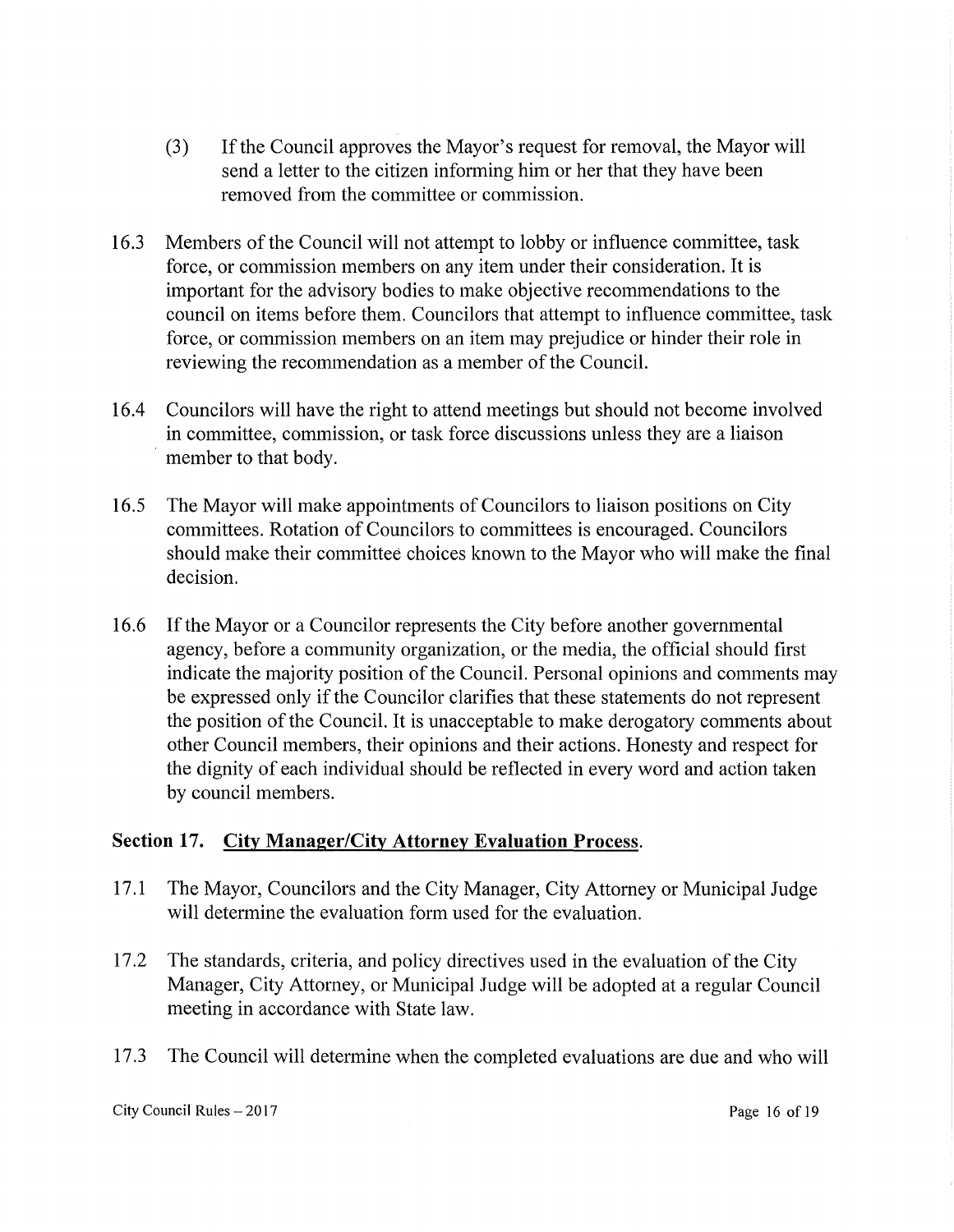collect these documents. Copies of the employee's contract will be provided to the entire Council. The original employment agreement shall be maintained in the City's official records.

- 17.4 The evaluation session will be scheduled for executive session.
- 17 .5 At the evaluation session, the summary comments may be given, as well as individual comments by Councilors. The employee may respond at the conclusion of the Council comments. The employee's contract should be discussed and any recommendation may be concurred to by the Council.
- 17 .6 Since the evaluation is held in executive session, attendance is usually restricted to the Mayor, Councilors, City Manager and City Attorney.
- 17.7 The last step of the evaluation process is to have the City Attorney prepare amendments, if any, to the employee's contract. This contract normally will be approved as a consent agenda item at the next regular Council meeting.

## **Section 18. Confidentiality.**

- 18.1 Councilors will not repeat by name to persons not on the Council what others have said in a way that might embarrass fellow Councilors.
- 18.2 Councilors will keep all written materials provided to them\_on matters confidential under law in complete confidence to insure that the City's position is not compromised. No mention of information read or heard should be made to anyone other than other Councilors, the City Manager or City Attorney.
- 18.3 If the Council, in executive session, provides direction or consensus to staff on proposed terms and conditions for any type of negotiation whether it be related to property acquisition or disposal, pending or likely claim or litigation, or employee negotiations, all contact with the other parties shall be made by designated staff or representatives handling the negotiations or litigation. A Councilor will not have any contact or discussion with any other party or its representative nor communicate any executive session discussion.
- 18.4 All public statements, information, or press releases will be handled by designated staff or a Council spokesperson.

#### **Section 19. Council Expenses.**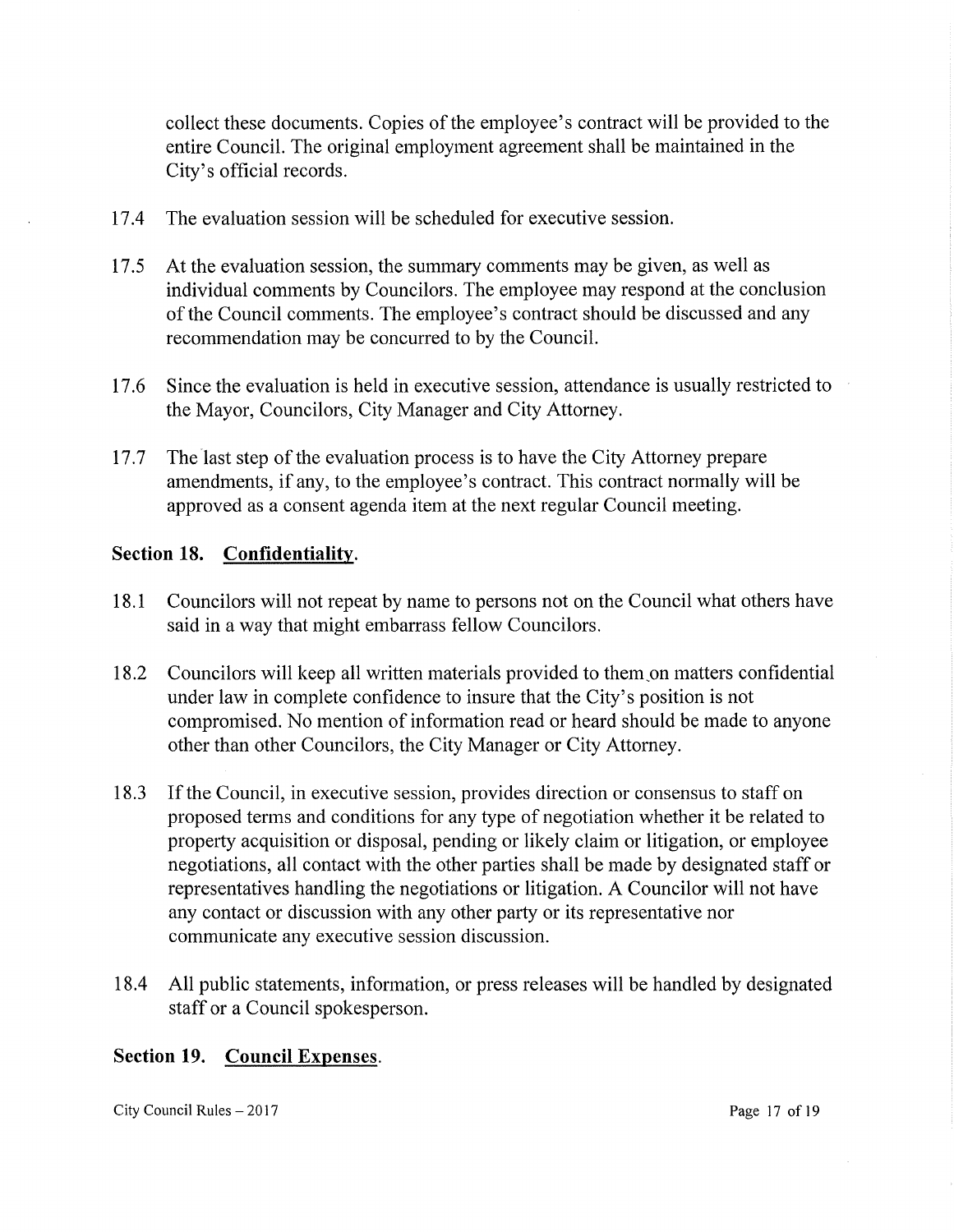- 19 .1 Council will follow the same rules and procedures for reimbursement as those which apply to City employees, as are set forth in the purchasing procedures.
- 19 .2 Councilor expenditures for other than reimbursements will follow purchasing rules which apply city-wide.

### **Section 20. Public Records.**

20.1 Public records created or received by Councilors, will be transferred to the City Clerk for retention in accordance with Oregon public records law.

#### **Section 21. Censure/Removal.**

- 21.1 The Council may enforce these rules and ensure compliance with City ordinances, charter and state laws applicable to governing bodies. If a member of Council violates these rules, ordinances, charter or state laws applicable to governing bodies, the Council may take action to protect the integrity of the Council and discipline the member with a public reprimand or removal from assigned committee(s).
- 21.2 The Council may investigate the actions of any member of Council and meet in executive session under ORS 192.660 (2) (b) to discuss any finding that reasonable grounds exist that a violation of these rules, local ordinance, charter or state laws applicable to governing bodies has occurred. Sufficient notice must be given to the affected member to afford them the opportunity to request an open hearing under ORS  $192.660(2)$  (b).

#### **Section 22. Miscellaneous.**

22.1 When gifts (Sister City gifts, etc.) are presented to the Mayor and Councilors, the main gift will become the property of the City for display purposes and the individual gifts to the Mayor and Councilors are for their personal use.

#### **Section 23. Suspension and Amendment of Rules.**

- 23.1 Any provision of these rules not governed by State law, City Charter, or Code may be temporarily suspended by a majority vote of the Council.
- 23 .2 These rules may be amended or new rules adopted by a majority vote of the